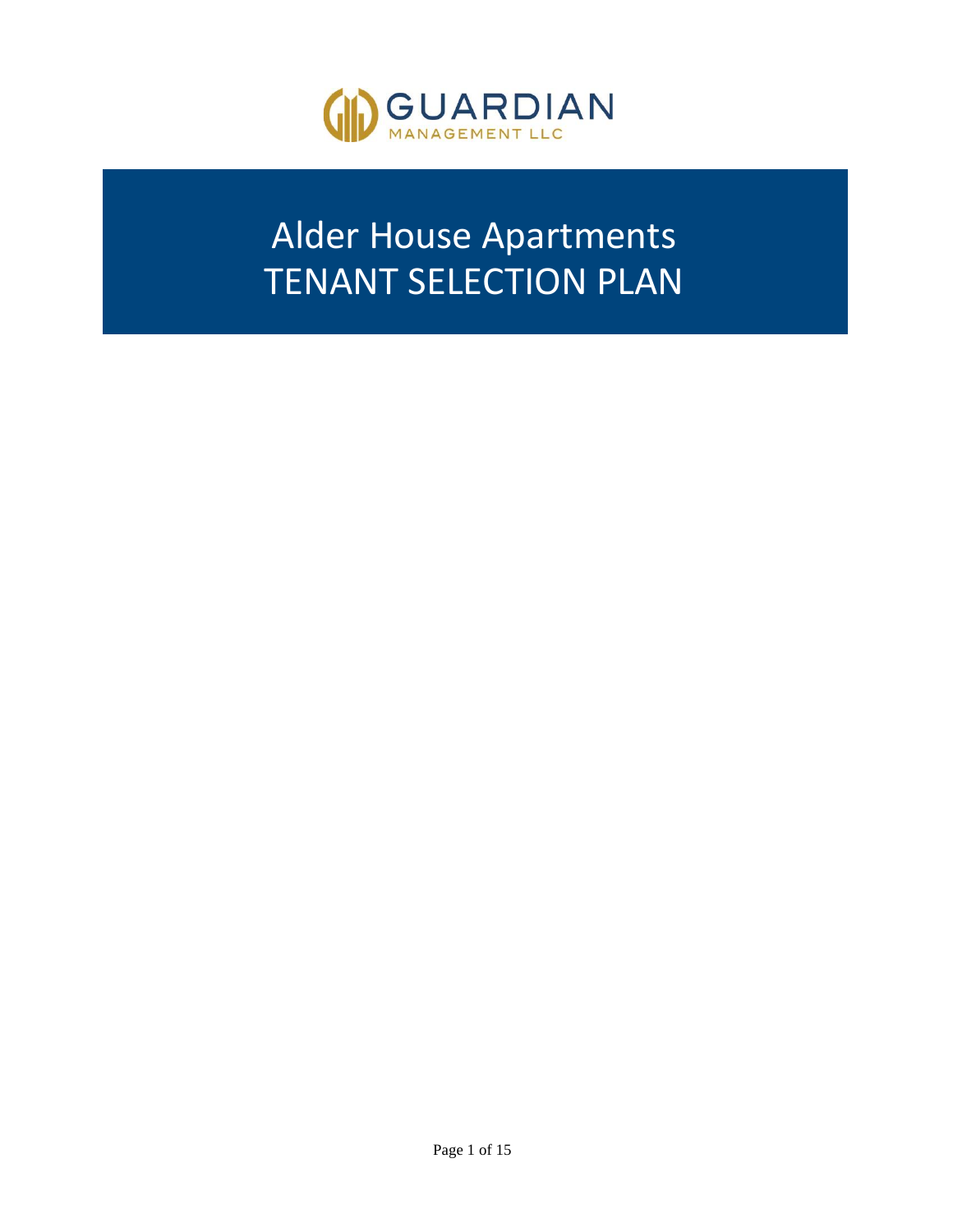

Thank you for your interest in applying to live at our community.

The following criteria are provided to you to define the process we use to select our residents. Guardian Management, LLC is an Equal Housing Opportunity provider and seeks to process all applicants in a fair and consistent manner.

### **OCCUPANCY POLICY**

Guardian Management, LLC has established standards on occupancy to permit the tenant to select the apartment size they deem appropriate to their needs while preventing overcrowding and underutilization of the apartment. This property is designated for single person occupancy. Applicants wishing to appeal this policy may do so in writing to Fair Housing Officer, PO Box 5668, Portland, OR 97228.

#### **PRIVACY POLICY**

We are dedicated to protecting the privacy of your personal information used to determine your eligibility. We have adopted a Privacy Policy to ensure your personal information is kept secure.

We are pledged to the letter and spirit of the U.S. policy for the achievement of equal housing opportunity throughout the nation. We encourage and support an affirmative advertising and marketing program in which there are no barriers to obtaining housing because of race, color, religion, sex, handicap, familial status, or national origin. TDD 1- 800-735-2900.

#### **GENERAL REQUIREMENTS**

Applicants must be at least 18 years of age, or under the age of 18 and married or emancipated.

- To initiate the application process, two forms of identification will be required. Photo identification plus another form of positive identification. Acceptable forms of photo identification include a valid state-issued driver's license, identification card or a passport. Acceptable forms of positive identification (other than photo ID) include an Individual Taxpayer Identification Number, valid Social Security number, Visa, or legal alien documentation. Copies of identification may be required. Information from such identification will be required to appear on the application and will be used to complete the screening process.
- Verifiable income that demonstrates the household's monthly income is equal to at least one and a half times the monthly rent amount is required. This can include rental assistance.

# **PROJECT SPECIFIC REQUIREMENTS**

**ALDER HOUSE APARTMENTS** is funded by and operated by the requirements as per these Affordable Housing Programs/Funders:

- **LOW INCOME HOUSING TAX CREDIT**
- **HOME**
- **H** BOND
- **OTHER OHCS FUNDING PROGRAMS:**
	- **COMMUNITY DEVELOPMENT BLOCK GRANT**
	- **CONDUIT**
	- **FARMWORKER-AGRICULTURE WORKER HOUSING TAX CREDIT PROGRAM**
	- **GENERAL HOUSING ACCOUNT PROGRAM**
	- **HOUSING PRESERVATION FUND**
	- **MULTIFAMILY ENERGY PROGRAM-WEATHERIZATION**
	- **OREGON AFFORDABLE HOUSING TAX CREDIT**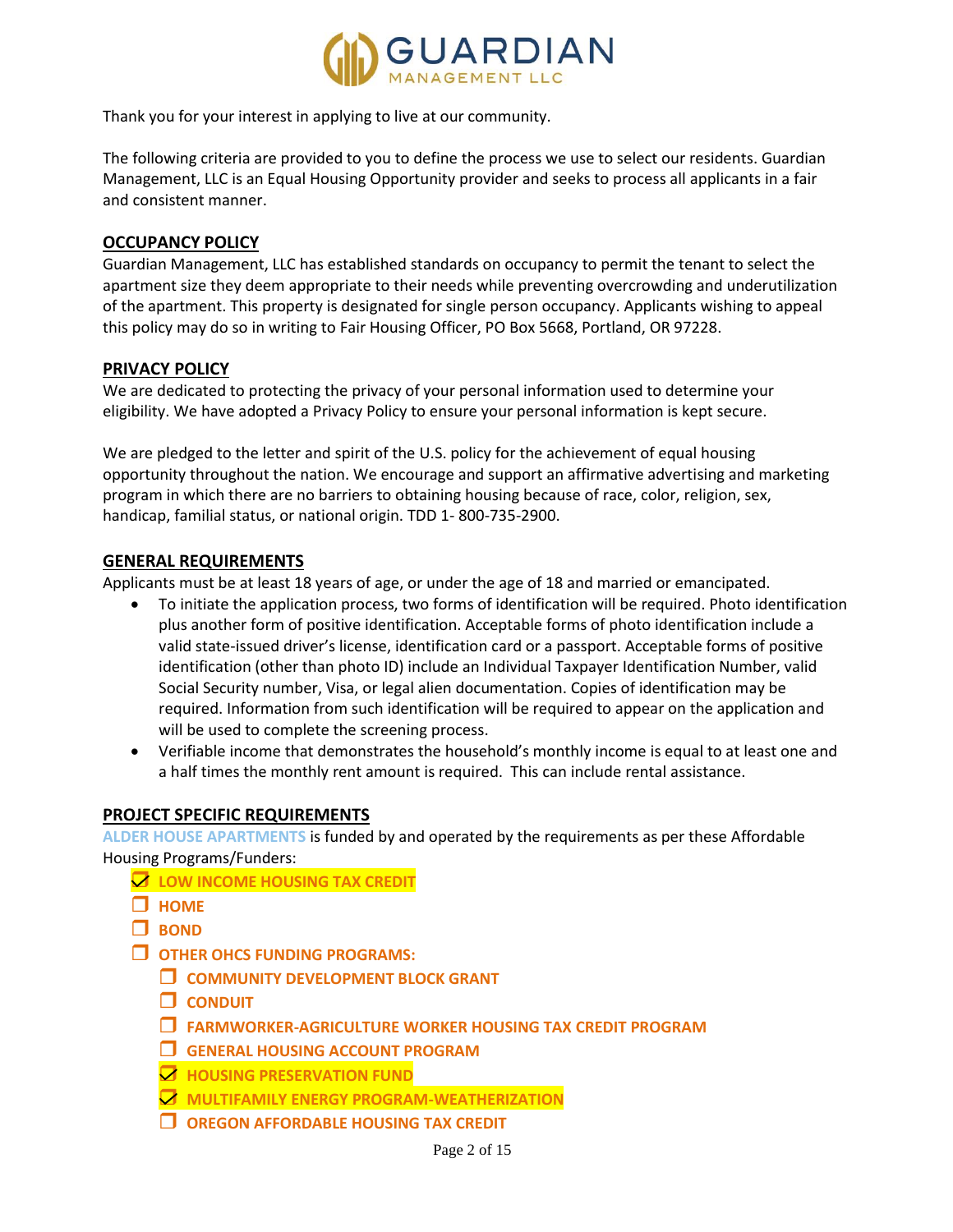

- **OPERATING AGREEMENT**
- **TRUST FUND-HDGP**
- **OTHER WASHINGTON STATE FUNDERS:**
	- **NUME COUNTY**
	- **A REGIONAL COALITION FOR HOUSING**
	- **WASHINGTON DEPARTMENT OF COMMERCE**
- **WSHFC SPECIAL NEED HOUSING COMMITMENTS:**
	- **ELDERLY**
	- **DISABLED**
	- **HOMELESS**
	- **LARGE HOUSEHOLD**
	- **TRANSITIONAL**
- **OTHER: Permanent Supportive Housing (OHCS)**
- **OTHER: Portland Housing Bureau**

**ALDER HOUSE APARTMENTS** is funded by and operated by requirements per Affordable Housing Programs/Funders.

# **INCOME / ASSET REQUIREMENTS**

Gross annual income shall not exceed the applicable program income limits. All forms of income must be disclosed. Information on the limits is available from the Community Manager. Detailed information on the income limits can be found on the applicable funder(s) website(s). <https://www.huduser.gov/portal/datasets/mtsp.html>

All forms of income and assets are required to be directly 3rd party verified. Contact information must be supplied by the applicant/resident for management to accomplish this requirement. Other documentation may be requested or required to prove eligibility. Individual verification forms will be signed. Applicant has the right to not sign verification forms if either the requesting organization and/or the organization supplying the information is left blank. All forms of income must be disclosed. Gross annual income shall not exceed the applicable program income limits.

# **STUDENT REQUIREMENT**

# **Low Income Housing Tax Credit (LIHTC) Student Requirements**

Units comprised of full-time students (no one of whom is entitled to file a joint return) do not qualify as low-income units.

However, there are exceptions:

- A student receiving assistance under Title IV of the Social Security Act (TANF).
- A student who was previously under the care and placement responsibility of the State agency responsible for administering a plan under part B or part E of title IV of the Social Security Act (State Foster Care).
- A student enrolled in a job training program receiving assistance under theJob Training Partnership Act or Workforce Investment Act or under other similar Federal, State, or local laws.
- Entirely by full-time students if such students are:
	- $\circ$  Single parents and their children and such parents are not dependents (as defined in IRC §152, determined without regard to subsections (b)(1),(b)(2), and (d)(1)(B) thereof) of another individual and such children are not dependents (as so defined) of another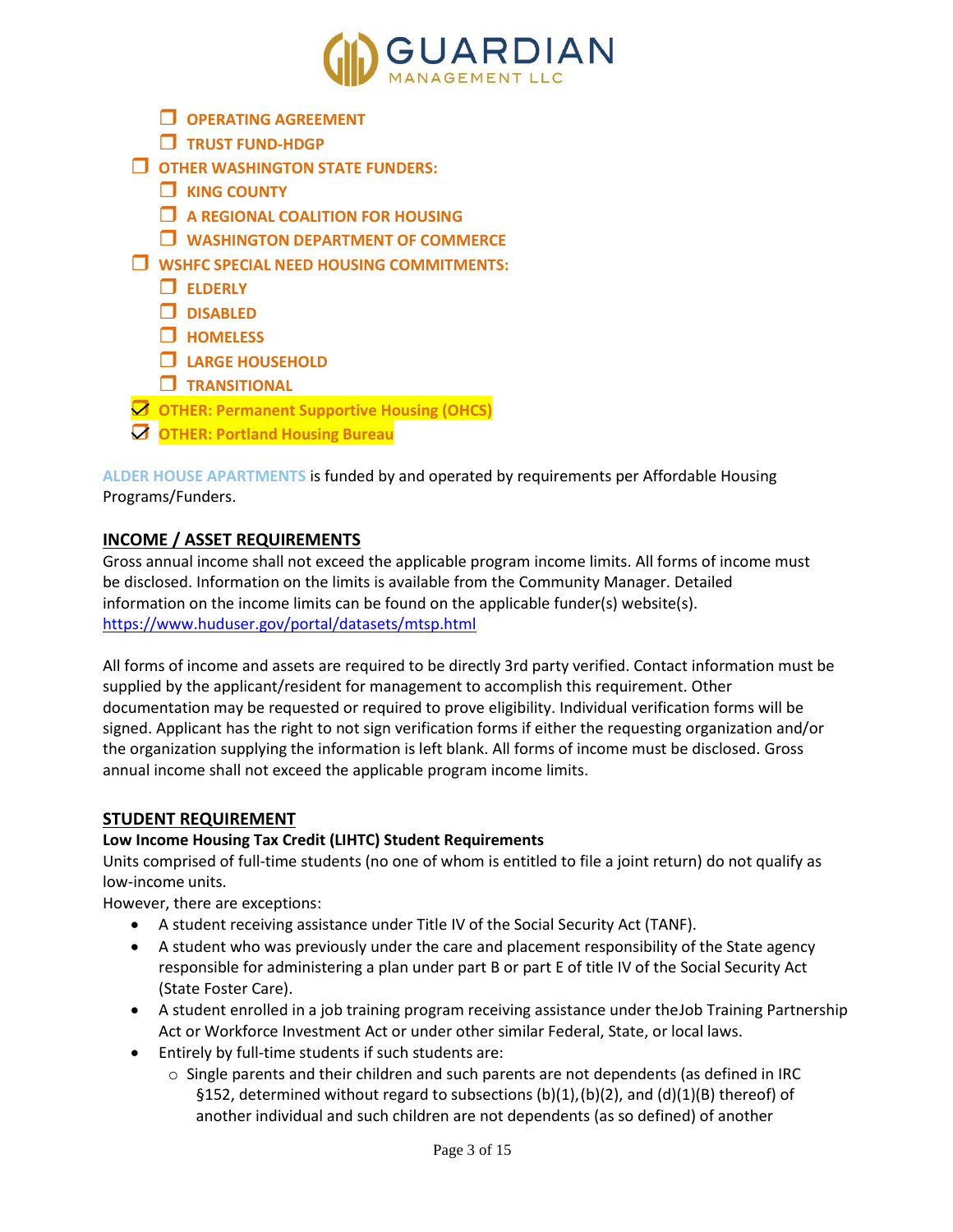

individual other than a parent of such children,

o Married and file a joint return.

In the case of a single parent with children, the legislative history explains that none of the tenants (parent or children) can be a dependent of a third party.

#### **HOME Student Requirements**

HOME Program specific student rules apply. A household that includes an individual who meets one of the conditions below does not qualify for a HOME assisted unit.

- Is enrolled in a higher education institution
- Is under age 24
- Is not a veteran of the US military
- Is not married
- Does not have a dependent child
- Does not have a disability
- Is not otherwise individually eligible or has parents who individually or jointly are not eligible based on income

# **RENTAL HISTORY & CREDIT REQUIREMENTS**

Home ownership will be verified through the county tax assessor's office. Mortgage payments must be current to reflect positive rental history. Home ownership negotiated through a land sales contract must be verified through the contract holder.

Eviction history in the last 4 years, and/or Eviction history for the past 3 years from federally assisted housing for drug related criminal activity will result in a denial.

- That an applicant is or is perceived to be or has been or has been perceived to be, a victim of domestic violence, dating violence, stalking, sexual assault, or has a prior eviction on his/her record due to being the victim of domestic violence is not an appropriate basis for denial of tenancy. Landlord may request that an individual certify that the individual is a victim of domestic violence, dating violence, sexual assault, or stalking, and that the incident or incidents in question are bona fide incidents of such actual or threatened abuse. The individual shall provide a copy of such certification within 14 days after an owner, Community Manager, public housing agency, or assisted housing provider requests such certification. An individual may satisfy the certification requirement by providing the requesting owner, Community Manager, public housing agency, or assisted housing provider with documentation signed by an employee, agent, or volunteer of a victim service provider, an attorney, a member of the clergy, a medical professional, or any other professional, from whom the victim has sought assistance in addressing domestic violence, dating violence, sexual assault, or stalking or the effects of the abuse.
- All information provided to an owner, Community Manager, public housing agency, or assisted housing provider, including the fact that an individual is a victim of domestic violence, dating violence, sexual assault, or stalking, shall be retained in the strictest confidence by such owner, Community Manager, public housing agency, or assisted housing provider, and shall neither be entered into any shared database, nor provided to any related entity, except to the extent that disclosure is requested or consented to by the individual in writing or otherwise required by applicable law.

A credit report will be obtained. When evaluating your credit report the following will be considered:

- Bill payment history
- Number and type of accounts that you have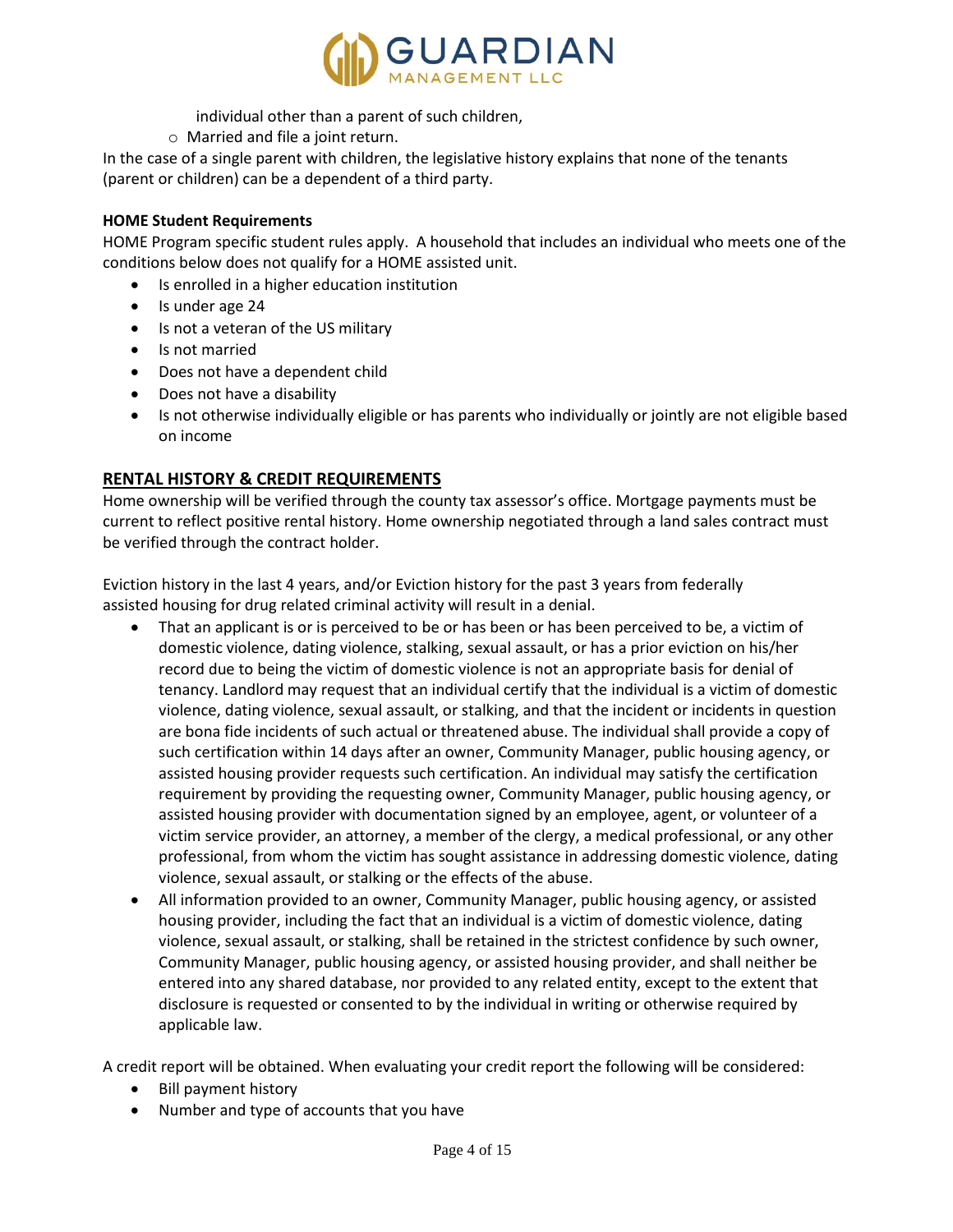

- Late payments
- Collection actions
- Outstanding debt
- Age of your accounts

The rental scoring system will compare your application to Screeners database, and by evaluating those statistics and real data in accordance with pre-established criteria set by Management, Screeners will recommend one of the following:

- **Accepted** the applicant with the standard deposits and fees.
- **Accepted with Conditions** Depending on the community's policy, the applicant may be given the option to pay an additional security deposit or provide a co-signer as outlined below.
- **Denied**  the application will not be accepted. This applicant will be provided with the contact information for the consumer reporting agencies that provide the consumer information if the denial was based on such information.

# **CO-SIGNER OPTION**

If Screeners recommends "Accepted with Conditions", a co-signer (a person guarantees the applicant's performance) may be considered. In this instance, the original applicant's application will be re-submitted along with the co-signer's application. Applications for co-signers processed through Screeners are also scored, but are typically help to a more stringent, pre-established financial screening standard because cosigners must be financially able to make the payments for this residence, as well as their own place of residence.

# **CRIMINAL CONVICTION CRITERIA**

Upon receipt of the Rental Application, Owner/Agent will conduct a search of public records to determine whether applicant or any proposed resident or occupant has a "Conviction" (which means: a conviction; a guilty plea; or no contest plea), for any of the following crimes as provided: drug-related crime; person crime; sex offense; crime involving financial fraud, including identity theft and forgery; or any other crime if the conduct for which applicant was convicted is of a nature that would adversely affect property of the landlord or a tenant or the health, safety or right of peaceful enjoyment of the premises of residents, the landlord or the landlord's agent. Owner/Agent will not consider a previous arrest that did not result in a conviction or expunged records.

If applicant, or any proposed occupant, has a conviction in their past which would disqualify them under these criteria, and desires to submit additional information to Owner/Agent along with the application so Owner/Agent can engage in an individualized assessment (described below) upon receipt of the results of the public records search and prior to a denial, applicant should do so. Otherwise, applicant may request the review process after denial as set forth below, however, see item (c) under "Criminal Conviction Review Process" below regarding holding the unit.

A single conviction for any of the following, subject to the results of any review process, shall be grounds for denial of the Rental Application.

- Felonies involving murder, manslaughter, arson, rape, kidnapping, child sex crimes, or manufacturing or distribution of a controlled substance.
- Felonies not listed above involving: drug-related crime; person crime; sex offense; crime involving financial fraud, including identity theft and forgery; or any other crime if the conduct for which applicant was convicted or is charged is of a nature that would adversely affect property of the landlord or a tenant or the health, safety or right of peaceful enjoyment of the premises of the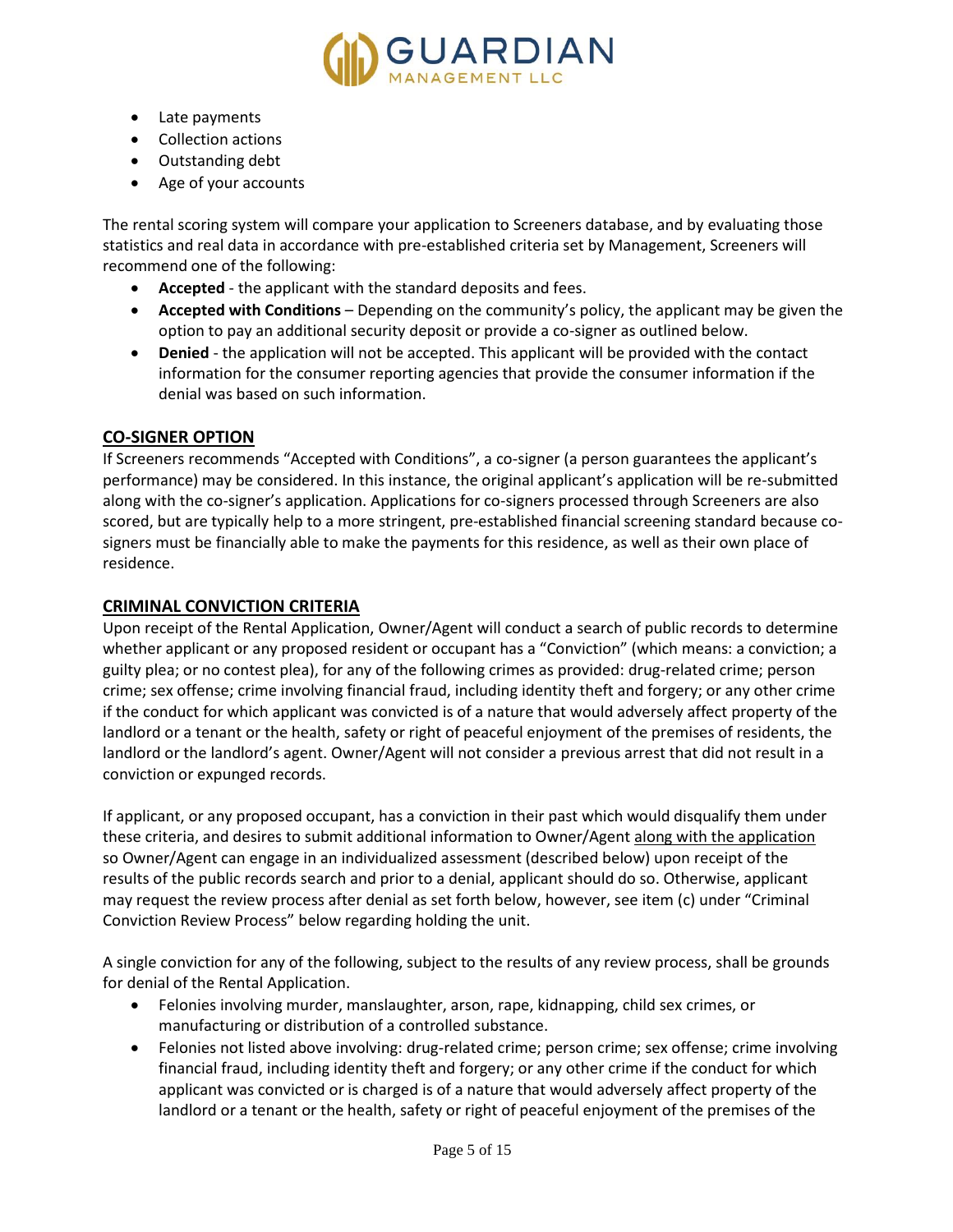

residents, the landlord or the landlord's agent, where the date of disposition has occurred in the last 7 years.

- Misdemeanors involving drug related crimes, person crimes, sex offenses, domestic violence, violation of a restraining order, stalking, weapons, criminal impersonation, possession of burglary tools, financial fraud crimes, where the date of disposition has occurred in the last 5 years.
- Misdemeanors not listed above involving theft, criminal trespass, criminal mischief, property crimes or any other crime if the conduct for which applicant was convicted or is charged is of a nature that would adversely affect property of the landlord or a tenant or the health, safety or right of peaceful enjoyment of the premises of the residents, the landlord or the landlord's agent, where the date of disposition has occurred in the last 3 years.
- Conviction of any crime that requires lifetime registration as a sex offender will result in denial.

# **Criminal Conviction Review Process**

Owner/Agent will engage in an individualized assessment of the applicant's, or other proposed occupant's, convictions if:

- 1. Applicant has submitted supporting documentation prior to the public records search; or
- 2. Applicant is denied based on failure to satisfy these criminal criteria and has submitted a written request along with supporting documentation. Supporting documentation MUST include:
	- a) Statement from the applicant;
	- b) Statement from one of the following:
		- Letter from parole or probation officer; or
		- Letter from caseworker, therapist, counselor; or
		- Certifications of various treatments/rehab programs

Owner/Agent will:

- 1. Consider relevant individualized evidence of mitigating factors, which may include: the facts or circumstances surrounding the criminal conduct; the age of the convicted person at the time of the conduct; time since the criminal conduct; time since release from incarceration or completion of parole; evidence that the individual has maintained a good tenant history before and/or after the conviction or conduct; and evidence of rehabilitation efforts. Owner/Agent may request additional information and may consider whether there have been multiple Convictions as part of this process.
- 2. Notify applicant of the results of Owner/Agent's review within a reasonable time after receipt of all required information.
- 3. Hold the unit for which the application was received for a reasonable time under all the circumstances to complete the review unless prior to receipt of applicant's written request (if made after denial) the unit was committed to another applicant.

# **VIOLENCE AGAINST WOMAN ACT (VAWA) PROTECTIONS**

- An applicant's or program participant's status as a victim of domestic violence, dating violence, sexual assault or stalking is not a basis for denial of rental assistance or for denial of admission, if the applicant otherwise qualifies for assistance or admission.
- An incident or incidents of actual or threatened domestic violence, dating violence, sexual assault or stalking will not be construed as serious or repeated violations of the lease or other "good cause" for terminating the assistance, tenancy, or occupancy rights of a victim of abuse.
- Criminal activity directly related to domestic violence, dating violence, sexual assault or stalking, engaged in by a member of a tenant's household or any guest or other person under the tenant's control, shall not be cause for termination of assistance, tenancy, or occupancy rights of the victim of the criminal acts.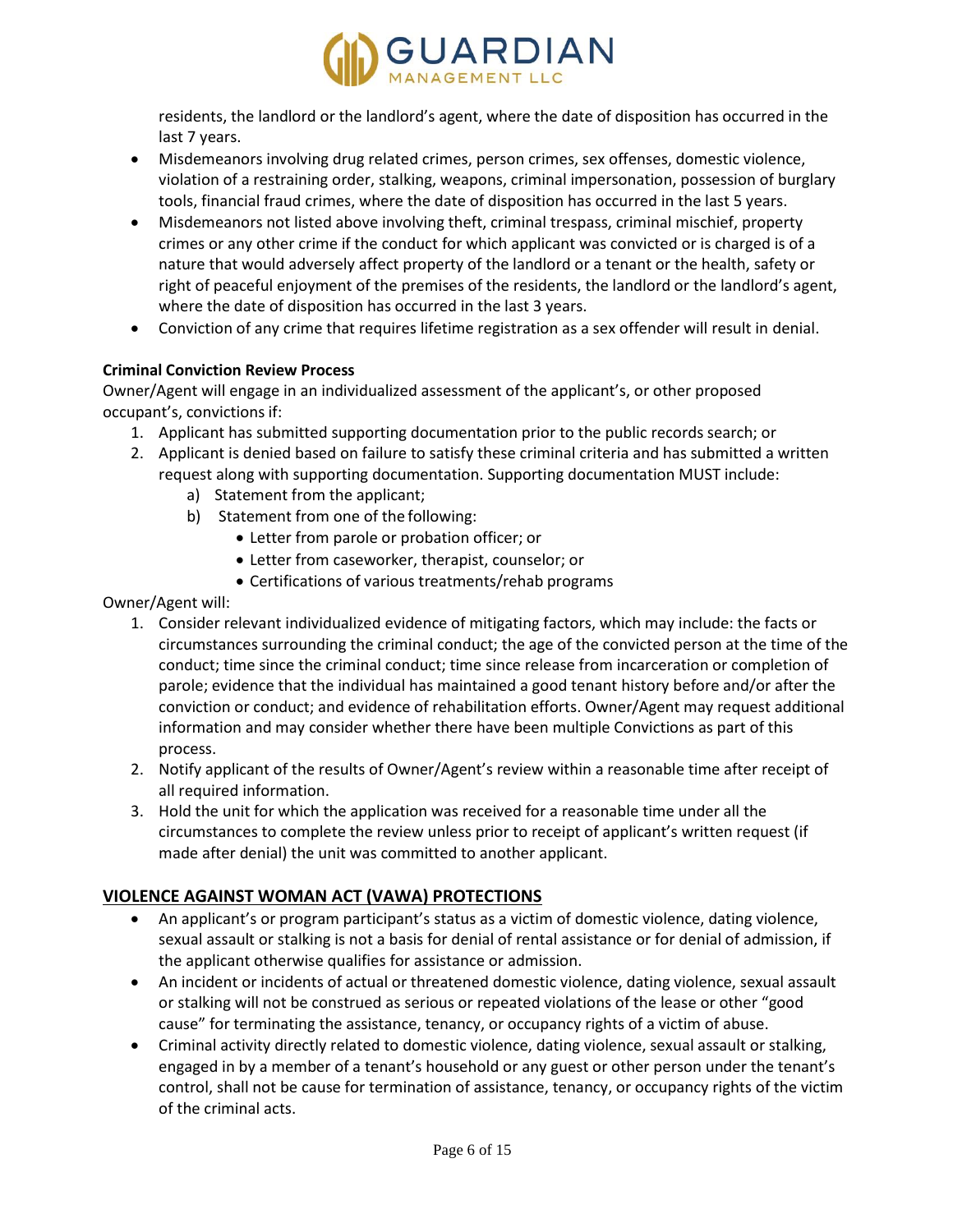

- Assistance may be terminated or a lease "bifurcated" in order to remove an offending household member from the home. Whether or not the individual is a signatory to the lease and lawful tenant, if he/she engages in a criminal act of physical violence against family members or others, he/she stands to be evicted, removed, or have his/her occupancy rights terminated. This action is taken while allowing the victim, who is a tenant or a lawful occupant, to remain.
- The provisions protecting victims of domestic violence, dating violence, sexual assault or stalking engaged in by a member of the household, may not be construed to limit the O/A, when notified, from honoring various court orders issued to either protect the victim or address the distribution of property in case a family breaks up.
- The authority to evict or terminate assistance is not limited with respect to a victim that commits unrelated criminal activity. Furthermore, if an O/A can show an actual and imminent threat to other tenants or those employed at or providing service to **ALDER HOUSE APARTMENTS** if an unlawful tenant's residency is not terminated, then evicting a victim is an option, the VAWA notwithstanding. Ultimately, O/As may not subject victims to more demanding standards than other tenants.
- The VAWA protections shall not supersede any provision of any federal, state, or local law that provides greater protection for victims of domestic violence, dating violence or stalking. The laws offering greater protection are applied in instances of domestic violence, dating violence, or stalking.

#### **DISABLED ACCESSIBILITY**

- Guardian Management LLC complies with section 504 of the Rehabilitation Act, the Fair Housing Act, and Title VI of the Civil Rights Act of 1964 and will not discriminate in any program or activity receiving federal financial assistance from HUD.
- Guardian Management LLC is committed to making the apartment community readily accessible to and usable by individuals with handicaps. Guardian Management LLC will consider any request by or on behalf of a disabled resident or applicant for: a) a reasonable accommodation relating to a change in its rules and/or policies; or b) a reasonable modification relating to alterations of the common areas or an individual unit. Any such request should be made in writing to the Portfolio Manager/Section 504 Coordinator located at Guardian Management LLC, PO Box 5668, Portland, OR 97228-5668. If it is not possible to make the request in writing, Guardian Management LLC will assist the person making the request provide the necessary information.
- In most instances, Guardian Management LLC will allow a disabled person to have an assistance animal which is related to and necessary for the disabled person to enjoy the benefits of the housing, and lawful and reasonable to have in a multifamily housing setting A particular assistance animal may be rejected if:
	- $\circ$  the animal poses a direct threat to the health or safety of others that cannot be reduced or eliminated by a reasonableaccommodation;
	- $\circ$  the animal would cause substantial physical damage to the property of others;
	- $\circ$  the presence of the animal would pose an undue financial and administrative burden to the apartment community owner or Guardian Management LLC; or
	- $\circ$  the presence of the assistance animal would fundamentally alter the nature of the services provided by the apartment community owner or Guardian Management LLC. No fees or additional security deposit will be imposed as a condition of allowing an assistance animal.
- If a request for a reasonable accommodation or reasonable modification is granted, the cost to perform the modification will be paid by the resident. If the project receives Federal assistance through HOME, the approved modification may be paid for out of project funds unless it creates an undue administrative or financial burden.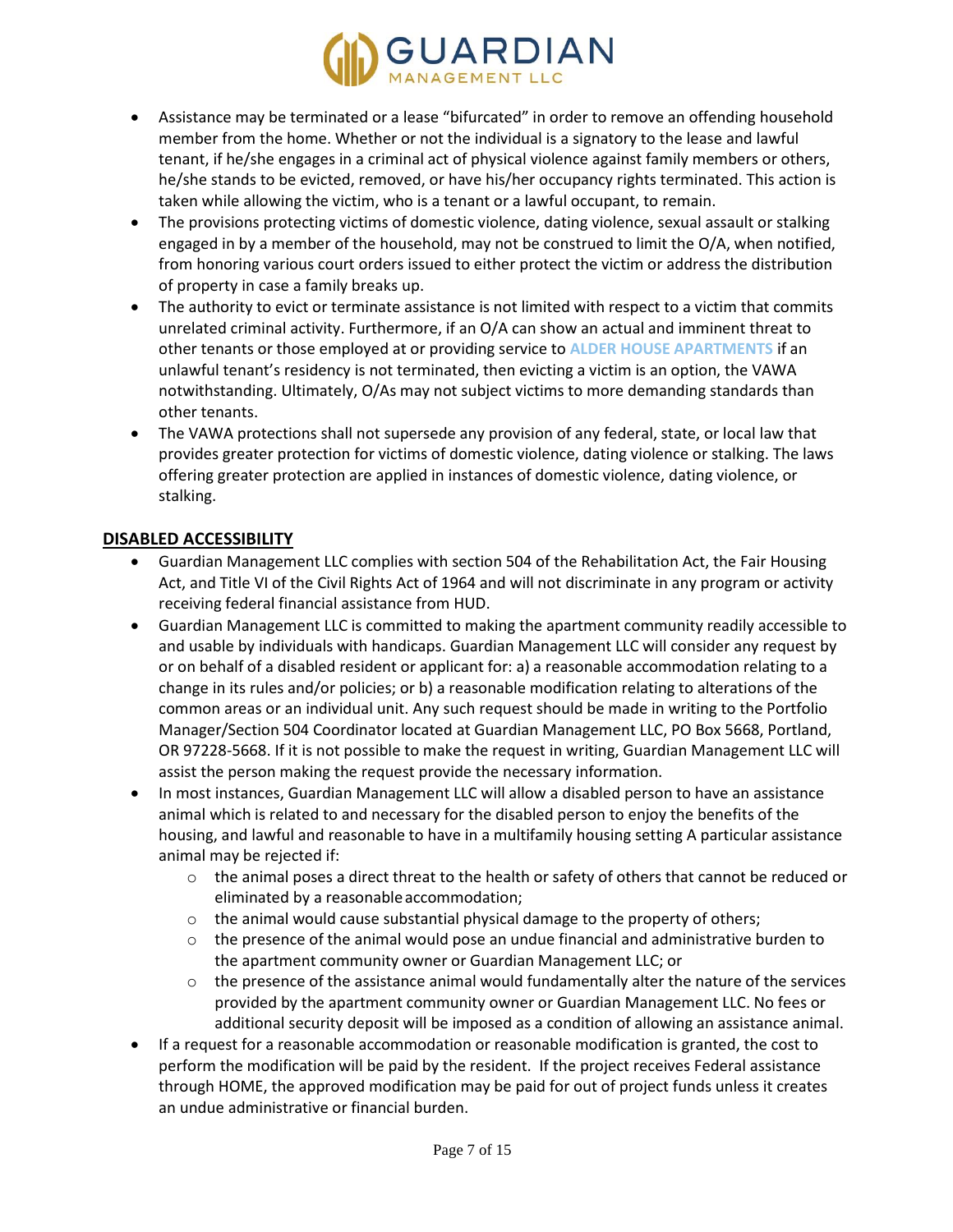

# **SECTION 504 OF THE REHABILITATION ACT OF 1973, THE FAIR HOUSING ACT AMENDMENTS OF 1988 \*\*AND TITLE VI OF THE CIVIL RIGHTS ACT OF 1964\*\* AND HUD NOTICE 16-137**

- Guardian Management, LLC complies with Section 504 of the Rehabilitation Act of 1973 which prohibits discrimination on the basis of disability in any program or activity receiving federal financial assistance from HUD.
- Guardian Management, LLC complies with The Fair Housing Act which prohibits discrimination in housing and housing related transactions based on race, color, religion, sex, national origin, disability, and familial status. It applies to housing, regardless of the presence of federal financial assistance.
- Guardian Management, LLC complies with Title VI of the Civil Rights Act of 1964 which prohibits discrimination on the basis of race, color or national origin in any program or activity receiving federal financial assistance from HUD.
- Guardian Management, LLC complies with HUD Notice 16-137, The Final Rule Providing Equal Access to Housing in HUD Programs regardless of Sexual Orientation or Gender Identity to ensure that housing is open to all eligible individuals and families regardless of actual or perceived sexual orientation, gender identity or marital status.
- Guardian Management, LLC complies with all other federal, state, or local law related to Fair Housing.

# **PREFERENCES & PRIORITIES**

It is the policy of **ALDER HOUSE APARTMENTS** that a preference does not guarantee admission. Every applicant must still meet the property's Tenant Selection Standards for acceptance as a resident. Current residents on the waitlist shall have priority consideration over outside applicants if under/over housed, require a transfer due to domestic violence or have made a request for a reasonable accommodation.

Households who apply that have been displaced by government action, or a declared presidential emergency with appropriate documentation will take priority over other outside applicants.

# **Preferences applicable to ALDER HOUSE APARTMENTS:**

# **Preference for Accessible or Adaptable Units**

For units accessible to or adaptable for persons with mobility, visual or hearing impairments, households containing at least one person with such impairment will have priority (as applicable for a unit's features).

NOTE: Current residents requiring accessible/adaptable units shall be given priority over applicants requiring the same type of unit. Where no such applicants or current residents are waiting, management reserves the right to hold such units available while outreach efforts are in process to obtain applicants with need for such units. Where non-disabled persons are moved into units designed to meet special needs, they shall do so only after signing an addendum to move to a unit with no such design features should an applicant or current household require an accessible unit of the sametype.

# **Preference for Victims of Domestic Violence**

An applicant declaring themselves a victim of domestic violence, dating violence, sexual assault, or stalking and is deemed eligible by Guardian Management, LLC policies, and will receive waiting list preference.

# **As a result of the above listed priorities and preferences, applicants may be skipped over. Applicants that are skipped over will remain on the waitlist and will retain their placement in line once another**

Page 8 of 15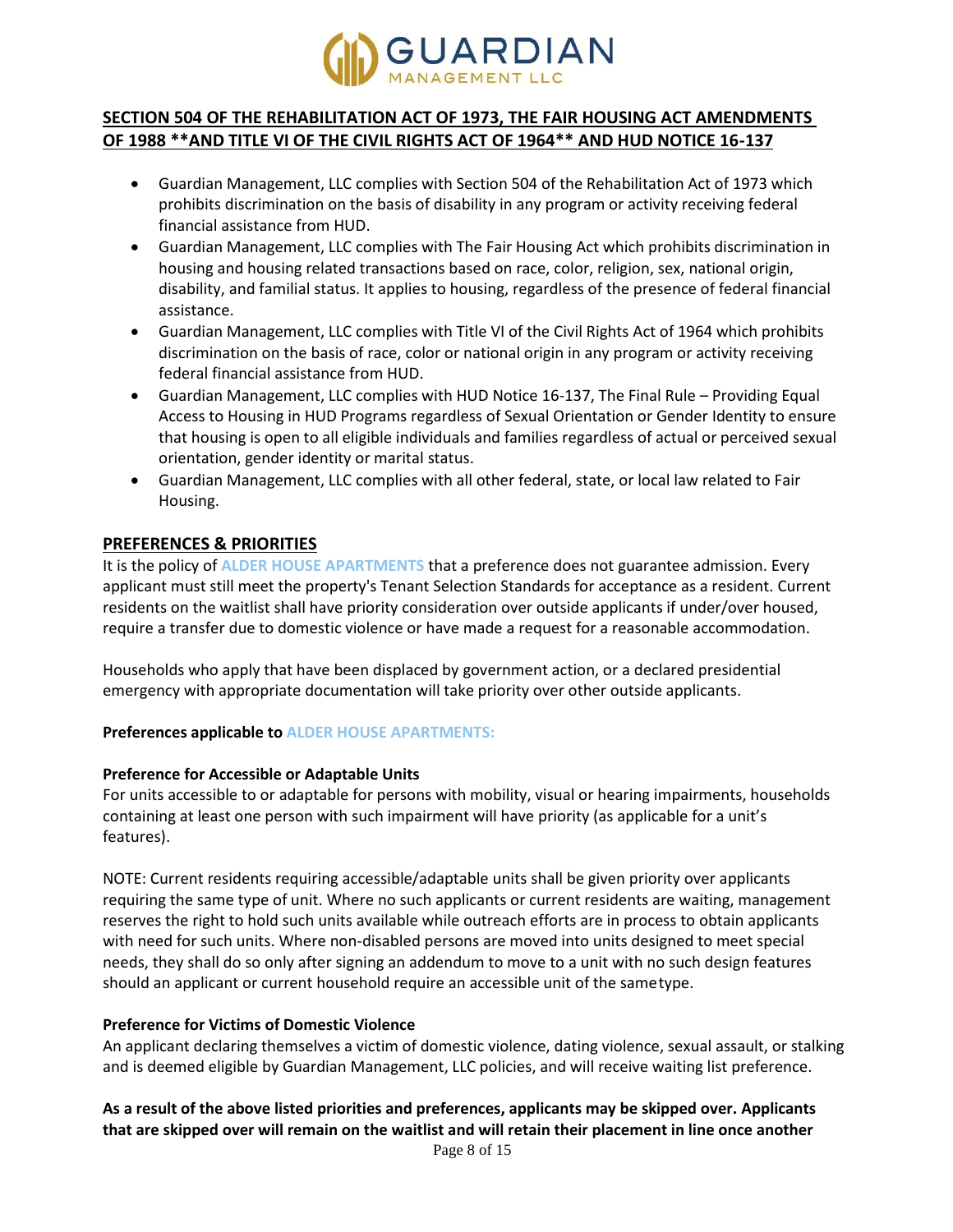

#### **apartment becomes available.**

# **PET POLICY If checked, property has a no pet policy.**

Management must pre-approve all pets before the pets are allowed in any apartment or on the property. There is a maximum of two (2) pre-approved pets per household. An aquarium of 15 gallons or more or a cage will be considered one pet.

A deposit of \$300.00 per unit will be required, OR an approved payment plan established, before the pet is allowed in any apartment or on the property. Stated deposit may require additional payment outlined in pet policy.

**ALDER HOUSE APARTMENTS** reserves the right to restrict pets that demonstrate aggressive, threatening, or violent behavior. Breeds that are specifically prohibited include, but are not limited to: Doberman Pinchers, German Shepherds, Pit Bulls, Rottweilers, or any similar breeds/mixes.

#### **APPLICATION PROCESS**

Our staff is prepared to assist any applicant who requires assistance completing any of the application forms. This assistance might include answering questions about how to complete the application, helping applicants who might have literacy, vision, hearing, mobility, or language difficulties and, in general, making it possible for interested parties to apply for housing.

If the assistance requested is "unreasonable", the interviewer must inform their supervisor. An assessment must be made to identify and provide reasonable accommodation.

Management may make and document exceptions to the procedures described herein to consider circumstances beyond the applicant's control, for example, medical situations.

#### **Waitlist Application Process**

Waitlist Application and property information forms are to be offered to all applicants requesting an application. Applications are accepted at the apartment community's rental office via any of the methods listed below:

- Submitted electronically via **ALDER HOUSE APARTMENTS's** website if available at www.alderhouseapts.com.
- Mail to **ALDER HOUSE APARTMENTS's** mailing address at 523 SW 13th Avenue, Portland OR 97205.
- Fax to **ALDER HOUSE APARTMENTS's** fax number.
- Email to **ALDER HOUSE APARTMENTS's** email address at alderhouse@gres.com.

However, if the waitlist is closed, applications are not provided. If the waitlist is open, then an application is provided.

Specific determinations regarding accepting or rejecting applicants may not be made without a Waitlist Application; however, we will answer any questions concerning program and eligibility requirements.

#### **Procedure Governing Receipt of Applications**

The Waitlist Application constitutes the basic record of each household applying for admission. Each applicant, therefore, will be required to:

- Supply information as called for on the form, and
- Sign the application and certification attesting to the accuracy ofthe information provided.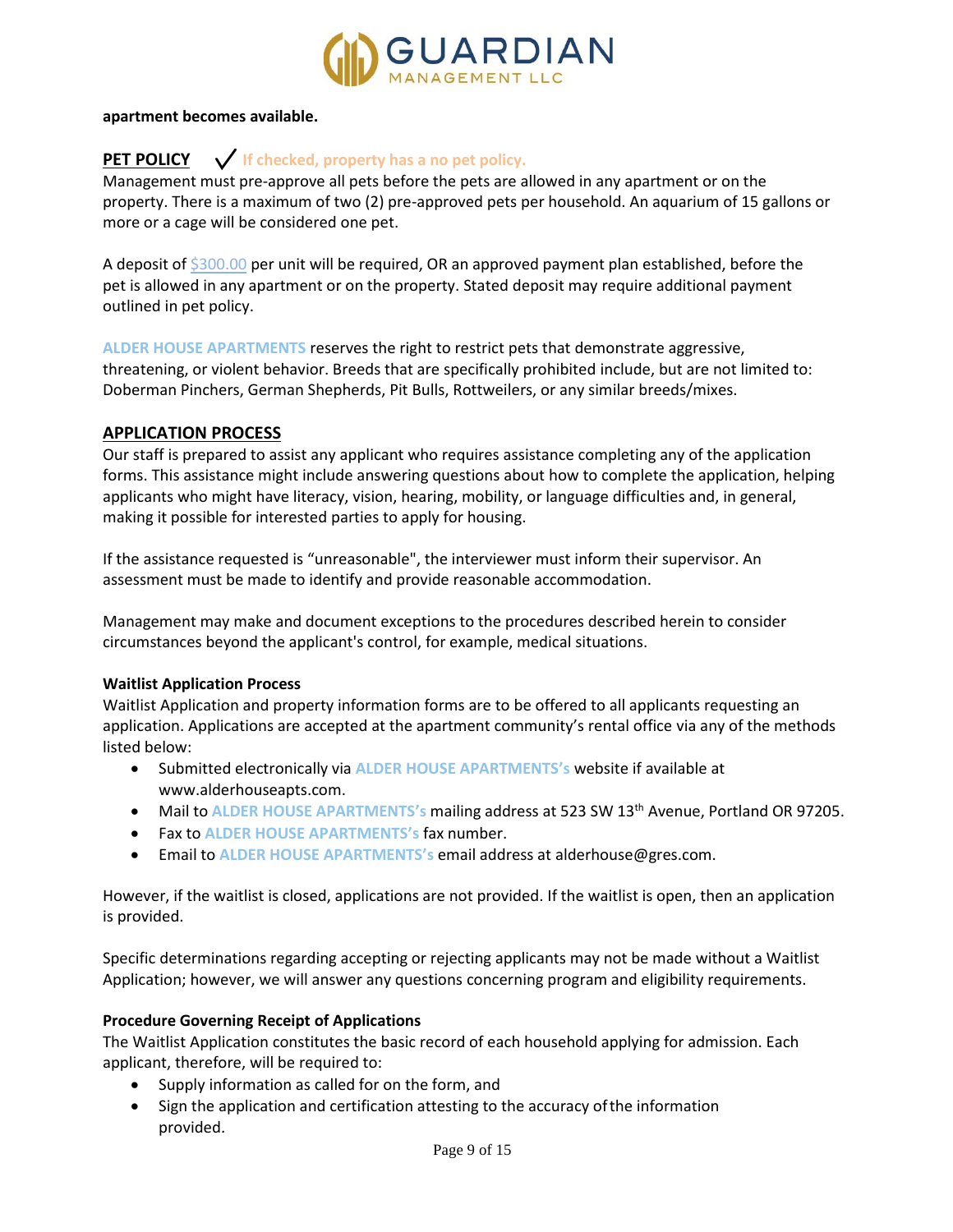

Each application shall reflect the date and time received. The date and time on the application must be shown on the waitlist. The application and all other materials relating to the applicant's eligibility are to be maintained in a separate file for each active applicant. Whenever information is received from an applicant it must show the date and time received by the property.

#### **Accepting Applications**

Waitlist Applications are to be accepted from all "apparently eligible" applicants seeking admission to the property. "Apparently eligible" means, based on stated information and applicant certification (prior to verification) the applicant may qualify to be placed on the waitlist.

- The Waitlist Application must be completed and signed by the head of household and all household members over 18 before an applicant can be placed on a waitlist.
- An applicant must always be placed on a waitlist and selected from a waitlist to be housed.
- A Rental Application must be completed and signed by the head of household and all household members over 18 before the applicants can be housed.

#### **Placing Applications on the Waitlist**

Waitlist Applications will be accepted and reviewed to determine whether the household can be placed on the waitlist. Applicants will be placed on the waitlist based on the applicant's certification of information on the Waitlist Application.

There are three primary considerations when assessing the information contained on the Waitlist Application:

- Does the household fall within the income limits and eligibility criteria for the property and program?
- Is there an apartment of the type and size that the household needs and requests?
- Is the Waitlist open?

If the answer to all three of these questions is "yes", the household application is placed on the waitlist in "Prospect" status.

If all the answers are "yes" except for the apartment type, and there is not a correct apartment type to meet the applicant's housing needs, then a determination must be made by the Community Manager whether the property/unit must be made accessible and/or if reasonable accommodation is warranted.

If the household does not fall within the income limits for the property and program, or there is not an apartment of the appropriate size, or the waitlist is closed, then:

- The application is rejected, and the reason written on the application
- The applicant is notified of the rejection with the Notice of Eligibility and they are advised that they may reapply if their circumstances change, or when the waitlist reopens, and
- There is no further review of the application.

An applicant must be advised of the rejection in writing and a copy of the written determination attached to the application. This may be done at the time the application is received or within five (5) days of receipt, by mail.

#### **Notification of Unit Availability**

If you are contacted and notified by phone and/or receive a notice that you are getting close to the top of the waitlist, or are notified of an available unit, you will have ten (10) days to respond and complete a full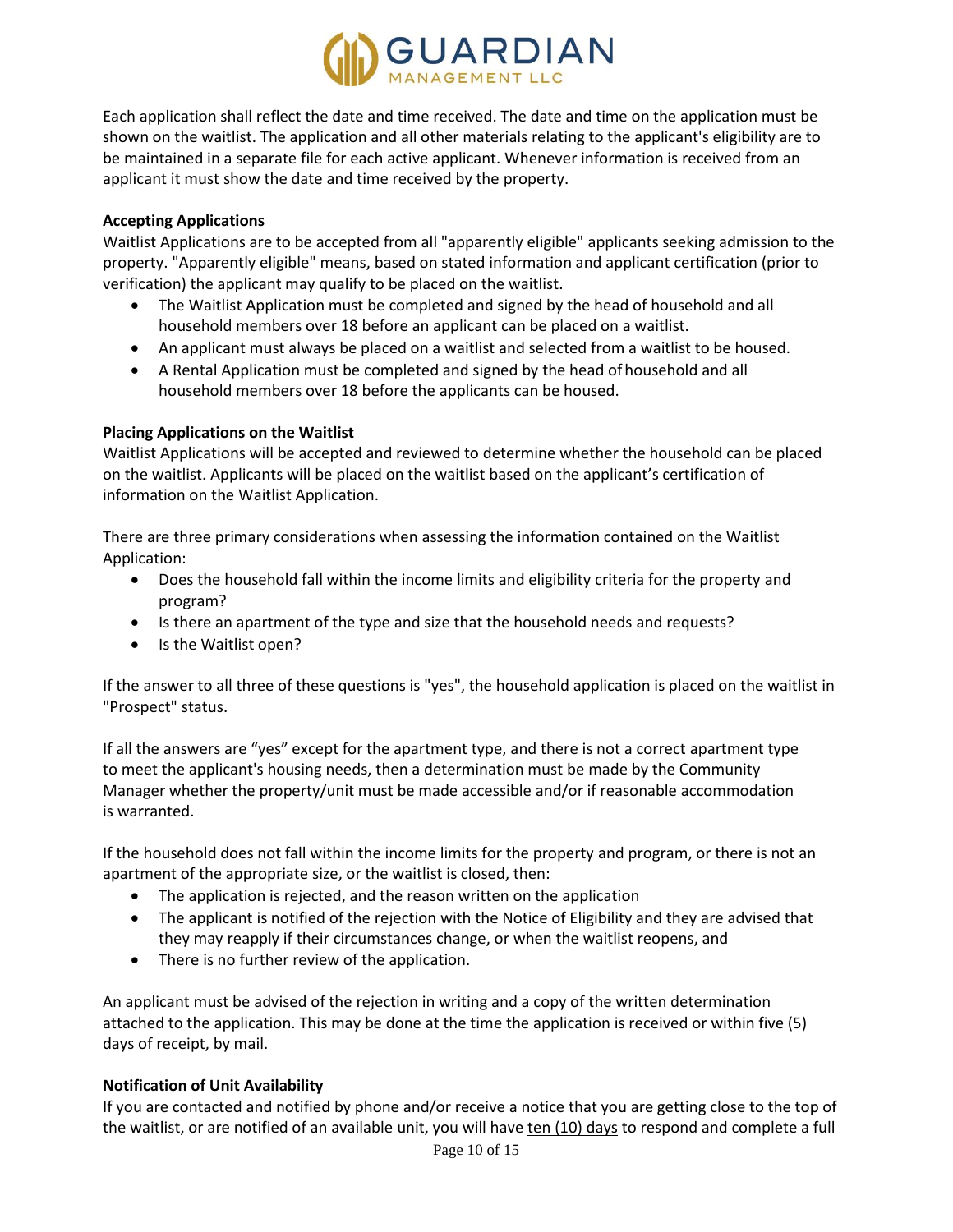

application for each adult and complete the necessary paperwork to begin the screening and eligibility process. Applications must be received with wet signatures for processing.

- 1. Once your application has been approved, you will have 7 days to execute the lease and other rental documents. If you do not execute the lease and other rental documents within 7 days, you will be considered to have rejected the offered unit and will be removed from the waitlist. The available unit will be offered to the next person on the waitlist.
- 2. If you choose not to accept the unit offered, you will be removed from the waitlist for that unit type. You may re-apply to be placed back on the waitlist if you are still interested.
	- a) Example: Your household is on the one & two-bedroom waitlists. You are contacted and offered a one-bedroom unit and refuse. Your household will be removed from the onebedroom waitlist, but the household will remain on the two-bedroom waitlist.
- 3. If you do not contact management within the required period, you will be removed from the waitlist. The available unit will be offered to the next person on the waitlist.

# **ADMINISTRATION OF THE WAITING LIST**

**ALDER HOUSE APARTMENTS** is required to maintain a waiting list of all eligible applicants. Applicants must be placed on the waiting list and selected from the waiting list even in situations where there are vacancies, and the applications are processed upon receipt. This procedure is necessary to assure the complete and accurate processing of all documentation for all applicants.

The waiting list is maintained in chronological order based on the date and time of receipt of the Pre- Application.

The list contains the following information for each applicant:

- Application Date and Time received
- Applicant Name
- Household Income
- Family Size
- Address
- Phone Number(s)
- Preference/Priority
- Unit Size and Type
- Notification Date(s)
- Response Date(s)
- Comments/Status
- Special Needs

Applicants may report changes to any of the information and retain their place on the waiting list based on the original date and time.

# **Closed Waiting List**

The waiting list is closed when the numbers of applications on hand are such that the Waitlist Application household would be unlikely to be offered a unit within one year.

The formula for determining the number of names that should be on the waiting list is multiply the average number of vacancies for the past three years times two. For example, a property had 10 vacancies in the one- bedroom apartments last year and 14 vacancies the year before, and 17 vacancies three years ago. The total is 41, divide by 3 and multiply times 2. The minimum number of names that should be maintained on the waiting list for the one-bedroom units is 27.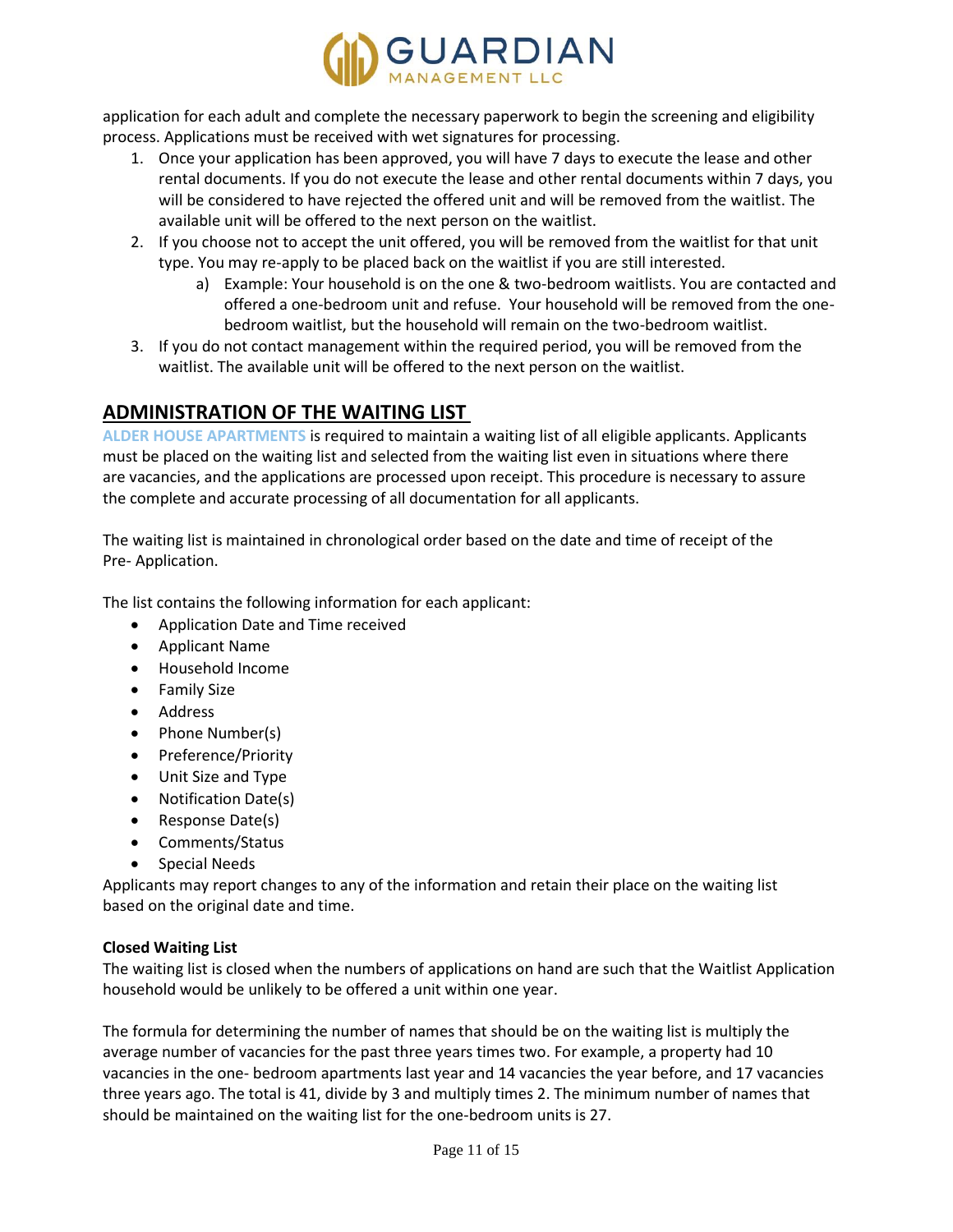

If based on the average turnover for one year, it appears that the waiting list will cause future applicants to wait longer than one year, applications will no longer be accepted, and the waiting list will be closed.

When the waiting list is closed, a notice is posted in or near the rental office, and an ad in the local newspaper indicating:

- The date the list closed,
- Applications are not being accepted, and
- Reason for the closure

**ALDER HOUSE APARTMENTS** must not accept or maintain lists of potential applicant names when the waiting list is closed. Applicants inquiring about a unit when the list is closed must be advised that the list is closed, and they may apply when the list is reopened.

#### **Opening a Closed Waiting List**

To open a closed waiting list **ALDER HOUSE APARTMENTS** must follow the approved Affirmative Fair Housing Marketing Plan (AFHMP). The AFHMP must be reviewed periodically and in advance of opening a closed waiting list to assure that it is current.

Opening the waiting list and marketing vacant apartments in **ALDER HOUSE APARTMENTS** must provide an equal opportunity for households to participate in and benefit from the housing programs.

#### **Updating the Waiting List**

From time-to-time **ALDER HOUSE APARTMENTS** will have to update information on the waiting list. These changes must be reported in writing.

Such a need may occur when:

- The applicant notifies **ALDER HOUSE APARTMENTS** of a change, or
- The applicant's name is reached on the waiting list and the changes are identified when the Waitlist Application is updated.

If the applicant's income/household composition changes and the change results in a change in the applicant's status, the original application date is retained.

If the change in household circumstances is such that the applicant is no longer eligible to be on a waiting list, i.e., over the income limits:

- The application will be inactivated, and
- The applicant will be notified in writing of the inactive status.

#### **Purging the Waiting List**

The waiting list is purged based on applicant contact every six months or automatically by **ALDER HOUSE APARTMENTS**. It is critical that applicants are made to understand that they must continue to contact **ALDER HOUSE APARTMENTS** to remain active on the waiting list.

It is the responsibility of the applicant to notify **ALDER HOUSE APARTMENTS** at least every six months to remain active on the waiting list. The head of household or spouse/co- +applicant must contact **ALDER HOUSE APARTMENTS** in person, phone, email, and fax or by mail (unless some other reasonable accommodation is requested by applicants with verifiable disabilities).

At the time of such notification the applicant may update information or simply indicate that they are still interested in an apartment.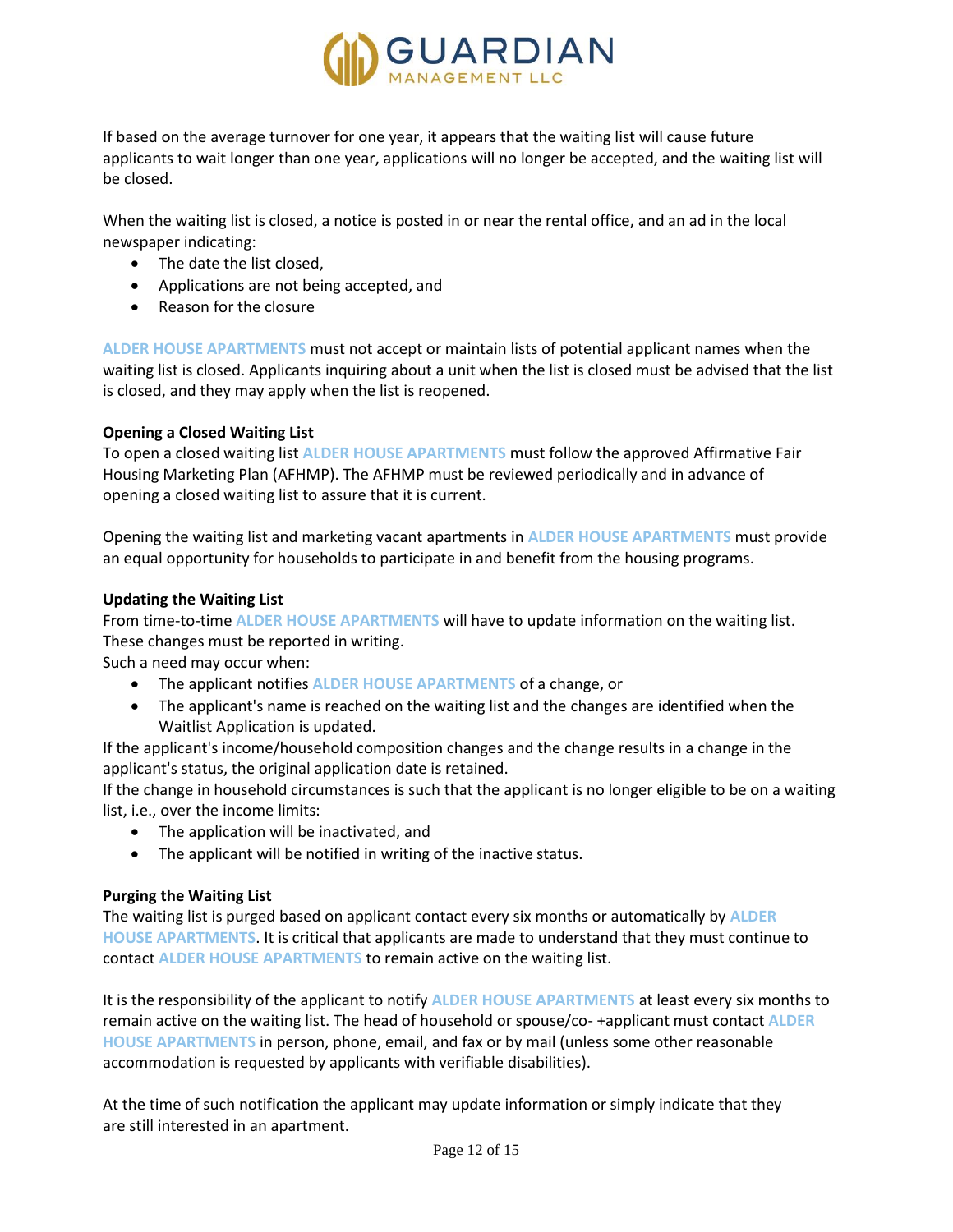

If an applicant does not contact **ALDER HOUSE APARTMENTS** during any six-month period, their application will be inactivated. For this reason, it is important that applicants update their application, and the update must be clearly documented with the date, time, and applicant name.

It is also the applicant's responsibility to immediately notify **ALDER HOUSE APARTMENTS** whenever there is a change in the information provided on their Waitlist Application. The change may result in the need to place the applicant on a different waiting list.

The waiting list will be periodically purged by **ALDER HOUSE APARTMENTS** staff to determine if applicants on the active list are still interested in an apartment. When purging notices are sent out from **ALDER HOUSE APARTMENTS**, an applicant's failure to respond within the designated time frame may result in the application being removed from the active list and being placed in an inactive status.

#### **Changes in Waiting List Status**

An applicant's status may change as the result of changes in their income, household composition or other circumstances. Such a need may occur when the applicant notifies **ALDER HOUSE APARTMENTS** of the change or when the applicant's name is reached on the waiting list and the changes are identified when the Waitlist Application is updated.

If the applicant's circumstances change and the change requires a different waiting list status for the applicant, such change may not impact the date of the original application.

#### **Live-in Care Attendant/Aide**

A qualified care attendant/aide will be subject only to criminal background search. Credit and income verifications will not apply.

#### **REJECTION POLICY**

You have the right to dispute the accuracy of any information provided to the landlord by a screening service or credit reporting agency. If your application is denied due to unfavorable information received during the screening process you will be notified in writing. You have the right to respond to the owner/agent in writing or request a meeting within 14 days to dispute the rejection.

1. Contact the Community Manager where you applied to obtain a copy of your screening and the reason for denial. Your credit report can be provided either by Onsite or the screening company. The screening company that processed your application is Screeners, Inc. Their name and the reference number for your file will be printed on the acceptance or denial letter.

> Screeners, Inc. 6663 SW Beaverton Hillsdale Hwy Box 144 Portland, OR 97225-1403

- 2. Contact the credit reporting agency to identify who is reporting unfavorable information.
- 3. Correct any incorrect information through the credit reporting agent as per their policy.
- 4. Request the credit reporting agency submit a corrected credit check to the appropriate screening company.
- 5. Upon verbal request to dispute the denial and/or receipt of the corrected and satisfactory information, your application will be evaluated again for the next available apartment.

If you are a person with a disability and would like to request a waiver of the screening criteria, you may appeal the decision within 14 calendar days by sending a letter or requesting a meeting. In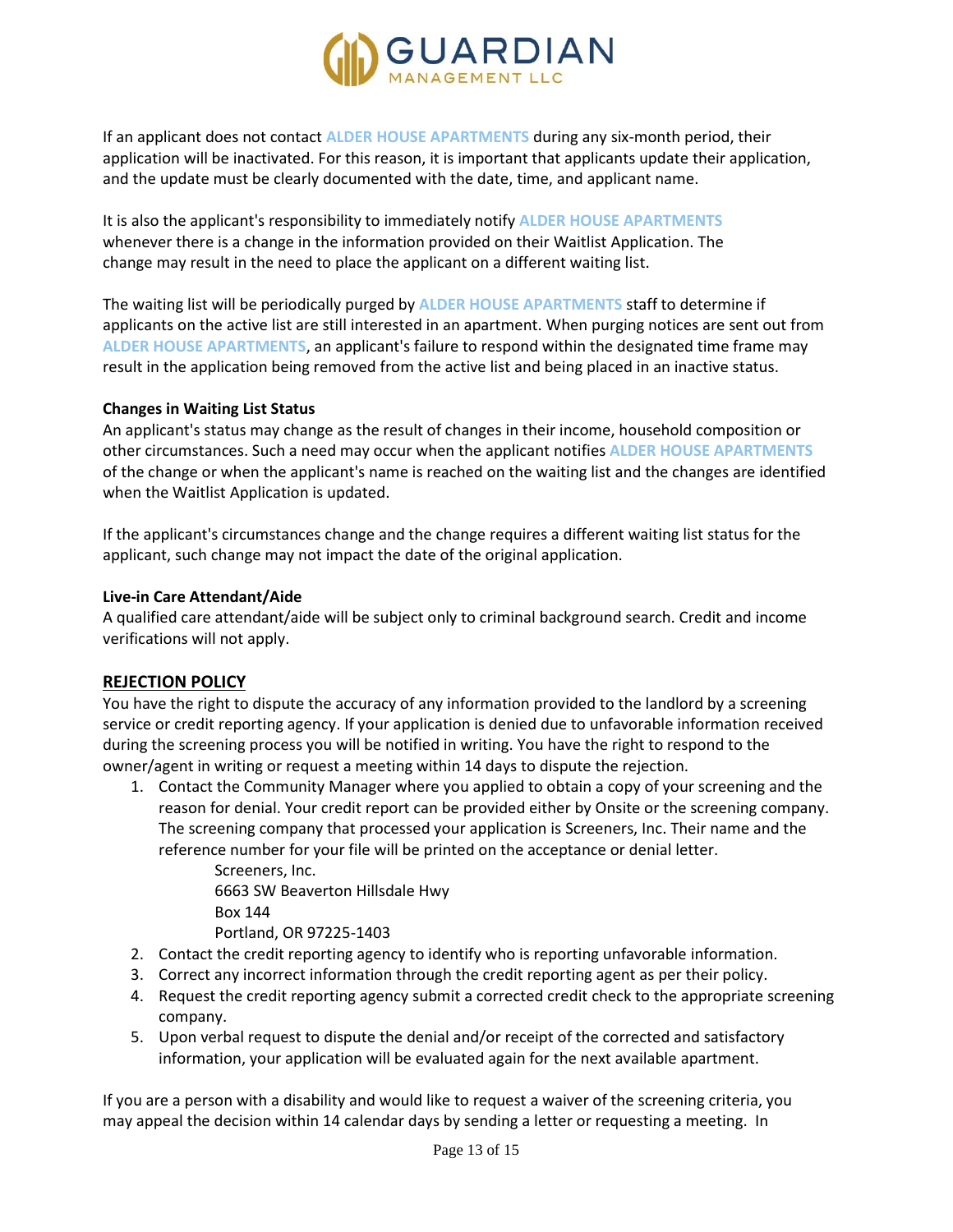

Portland, applicants will have 30 days to submit an appeal.

Guardian Management, LLC Equal Housing Opportunity Manager, P.O. Box 5668, Portland, OR 97228-5668 503-802-3600

In the letter explain the reasons you believe your application should be approved and request a review of your file. Please indicate in the letter which apartment community you have applied to. Within 5 working days of receipt, your application will be reviewed, and you will be notified of the outcome of the review. Persons with disabilities have the right to request reasonable accommodations to participate in the hearing process.

# **SECURITY DEPOSIT**

Security Deposits provide us with some financial protection when a tenant moves out of the unit and fails to fulfill his/her obligations under the lease.

To assist in returning as much of the deposit to the tenant, each tenant will receive a copy of charges that may be assessed upon move out at the time of move in.

#### **Security Deposits Collected from Tenant**

It is a requirement that we must collect the security deposit at the time of move in. The security deposit collected will be an amount up to, but no greater than, one month's total tenant payment.

#### **Security Deposits for Tenants Transferring to another Unit**

When a tenant transfers to a new unit, we will transfer the security deposit to the new unit. Any damages as a result of the move will be billed to the resident. Resident will have 30 days to pay.

# **UNIT TRANSFER PROCESS**

Current residents shall have priority over the outside applicants when any of the following conditions exist:

- The household develops a need for an accessible unit (if available).
- A unit transfer is needed for medical reasons.
- The household has been determined as eligible for an emergency transfer in accordance with Guardian Management's VAWA Emergency Transfer Plan
- An accessible unit is occupied by a household that does not require the accessible features and there is an applicant or current household requiring the accessibility.

A current household that would like to transfer to a different unit size, but do not meet one of the criteria listed above will be placed on the waiting list by the date and time the request is received. These households will not have priority over outside applicants and will be selected from the waiting list based upon date and time application was received.

A current household may request a unit wherein only part of the household will move to the new unit and remaining members will continue to reside in the original unit. This is not considered a transfer but rather a new household is being created. In this case the new household will be placed on the waiting list according to the date and time received. The new household must meet all eligibility criteria in the same manner as outside applicants. These households will not have priority over outside applicants and will be selected from the waiting list based upon date and time application was received.